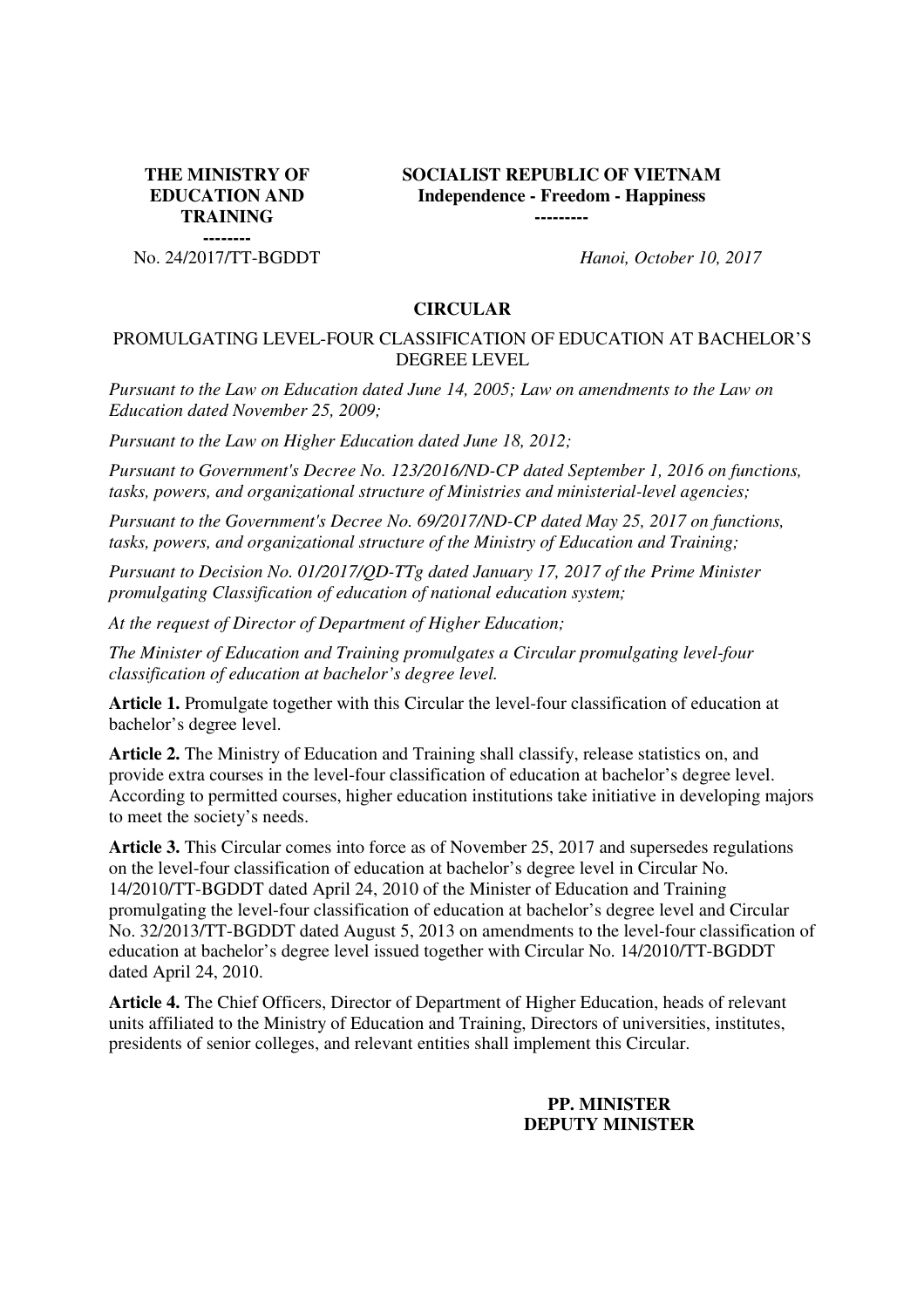### **Bui Van Ga**

# **LEVEL-FOUR CLASSIFICATION OF EDUCATION AT BACHELOR'S DEGREE LEVEL**

### *(Issued together with Circular No. 24/2017/TT-BGDDT dated October 10, 2017 of the Minister of Education and Training)*

1. Course means series of knowledge and professional skills relating to a branch of knowledge or a professional field. Apart from basic knowledge (of field of study or program), specialized knowledge (including general and intensive knowledge of the course) in a bachelor's degree program must have at least 30 credits other than those in the courses classified within the same field of study or program.

2. Course code refers to a continuous 7-digit serial number, in which, from the left to the right: the first digit refers to level of education code; the second and third digits refer to field of education code; the fourth and fifth digits refer to program code; and the last two digits refer to course code.

| Code    | <b>Description</b>                            |
|---------|-----------------------------------------------|
| 714     | <b>Education Science and Teacher-Training</b> |
| 71401   | <b>Education science</b>                      |
| 7140101 | Pedagogy                                      |
| 7140114 | Education management                          |
| 71402   | <b>Teacher-Training</b>                       |
| 7140201 | Preschool education                           |
| 7140202 | Primary education                             |
| 7140203 | Special education                             |
| 7140204 | Civics                                        |
| 7140205 | Political education                           |
| 7140206 | Physical education                            |
| 7140207 | Sports training                               |
| 7140208 | National defense education                    |
| 7140209 | Mathematics pedagogy                          |
| 7140210 | Informatics pedagogy                          |
| 7140211 | Physics pedagogy                              |
| 7140212 | Chemistry pedagogy                            |
| 7140213 | Biology pedagogy                              |
| 7140214 | Industrial engineering pedagogy               |
| 7140215 | Agricultural engineering pedagogy             |
| 7140217 | Literature pedagogy                           |

3. The level-four classification of education at bachelor's degree level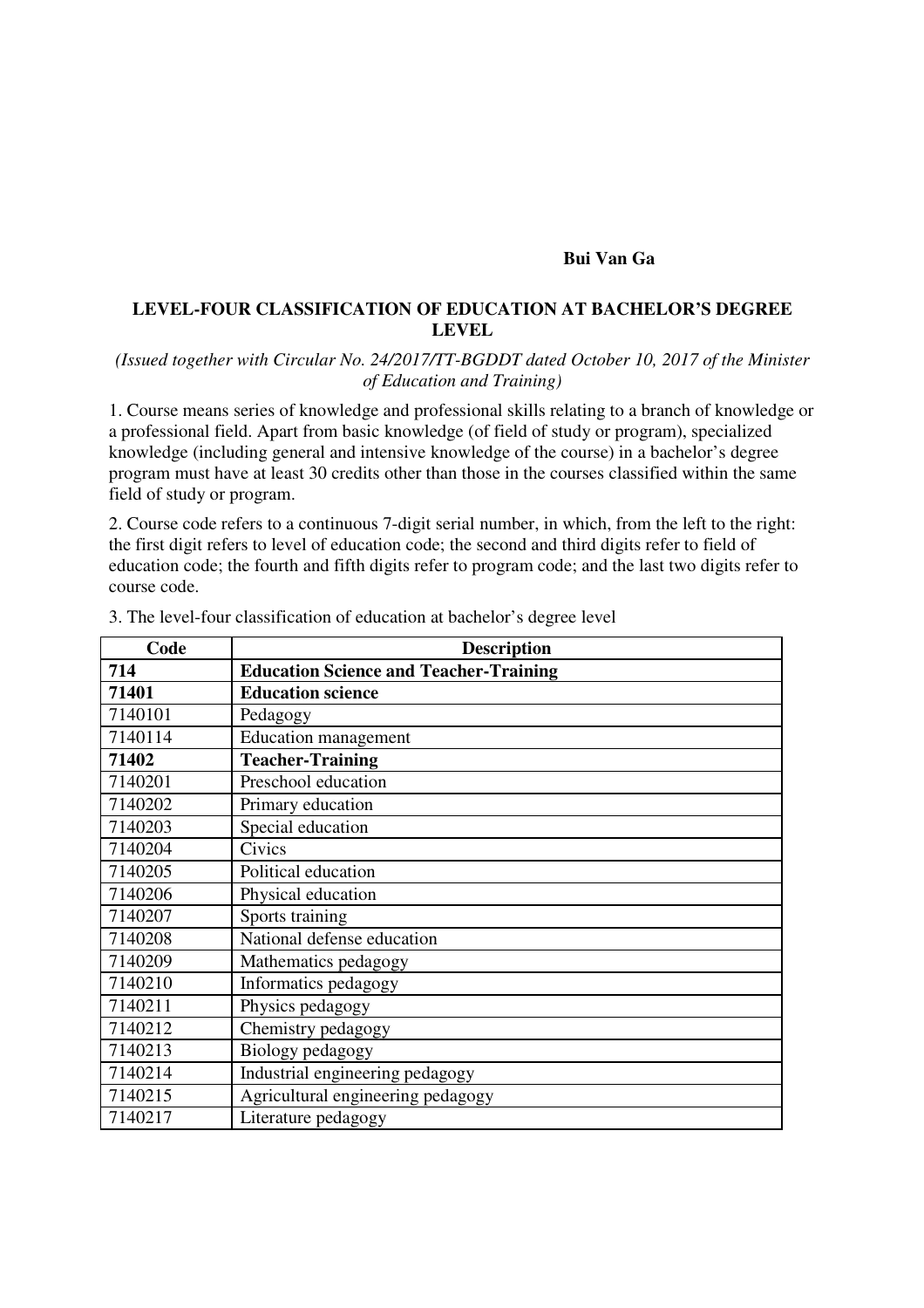| 7140218            | History pedagogy                                   |
|--------------------|----------------------------------------------------|
| 7140219            | Geography pedagogy                                 |
| 7140221            | Music pedagogy                                     |
| 7140222            | Fine art pedagogy                                  |
| 7140223            | Bahnar language pedagogy                           |
| 7140224            | Rade language pedagogy                             |
| 7140225            | Jarai language pedagogy                            |
| 7140226            | Khmer language pedagogy                            |
| 7140227            | Hmong language pedagogy                            |
| 7140228            | Cham language pedagogy                             |
| 7140229            | Mmong language pedagogy                            |
| 7140230            | Sedang language pedagogy                           |
| 7140231            | English language pedagogy                          |
| 7140232            | Russian language pedagogy                          |
| 7140233            | French language pedagogy                           |
| 7140234            | Chinese language pedagogy                          |
| 7140235            | German language pedagogy                           |
| 7140236            | Japanese language pedagogy                         |
| 7140237            | Korean language pedagogy                           |
| 7140245            | Fine art pedagogy                                  |
| 7140246            | Technology pedagogy                                |
| 7140247            | Natural science pedagogy                           |
| 7140248            | Legal education                                    |
| 71490              | <b>Other</b>                                       |
| 721                | Art                                                |
| 72101              | <b>Fine art</b>                                    |
| 7210101            | Fine art history, theory and criticism             |
| 7210103            | Painting                                           |
| 7210104            | Graphics                                           |
| 7210105            | Sculpture                                          |
| 7210107            | Pottery                                            |
| 7210110            | Urban art                                          |
| 72102              | <b>Performing art</b>                              |
| 7210201            | Musicology                                         |
| 7210203            |                                                    |
|                    | Musical composition                                |
| 7210204            | Conducting                                         |
| 7210205            | Vocal music                                        |
| 7210207            | Western musical instrument performing              |
| 7210208            | Piano                                              |
| 7210209            | Jazz                                               |
| 7210210            | Traditional musical instrument performing          |
| 7210221<br>7210225 | Stage history, theory and criticism<br>Playwriting |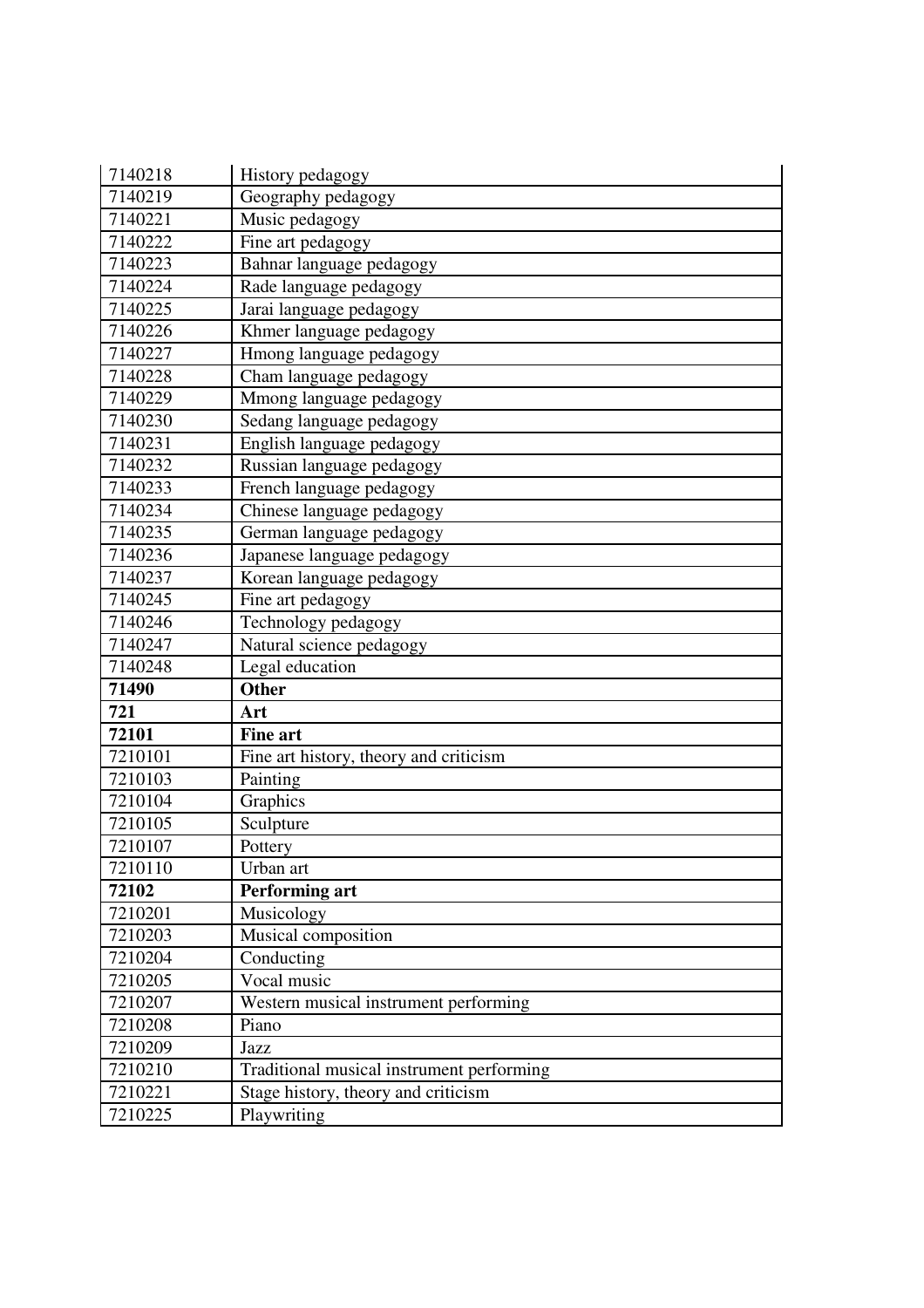| 7210226            | Stage actor                                   |
|--------------------|-----------------------------------------------|
| 7210227            | Stage director                                |
| 7210231            | Film-television theory, history and criticism |
| 7210233            | Screenwriting                                 |
| 7210234            | Drama - film actor                            |
| 7210235            | Film-television director                      |
| 7210236            | Cameraman                                     |
| 7210241            | Dance history, theory and criticism           |
| 7210242            | Dancer                                        |
| 7210243            | Choreographer                                 |
| 7210244            | Dance teaching                                |
| 72103              | <b>Audiovisual art</b>                        |
| 7210301            | Photography                                   |
| 7210302            | Film-television technology                    |
| 7210303            | Sound-lighting design                         |
| 72104              | <b>Applied arts</b>                           |
| 7210402            | Industrial design                             |
| 7210403            | Graphic design                                |
| 7210404            | Fashion design                                |
| 7210406            | Stage and film design                         |
| 72190              | <b>Other</b>                                  |
| 722                | <b>Humanities</b>                             |
|                    |                                               |
| 72201              | Vietnamese language and culture               |
| 7220101            | Vietnamese and Vietnamese culture             |
| 7220104            | Sino-Vietnamese characters                    |
| 7220105            | Jarai language                                |
| 7220106            | Khmer language                                |
| 7220107            | Hmong language                                |
| 7220108            | Cham language                                 |
| 7220110            | Literary composition                          |
| 7220112            | Vietnamese ethnic minority culture            |
| 72202              | Foreign language, literature and culture      |
| 7220201            | English language                              |
| 7220202            | Russian language                              |
| 7220203            | French language                               |
| 7220204            | Chinese language                              |
| 7220205            | German language                               |
| 7220206            | Spanish language                              |
| 7220207            | Portuguese language                           |
| 7220208<br>7220209 | Italian language<br>Japanese language         |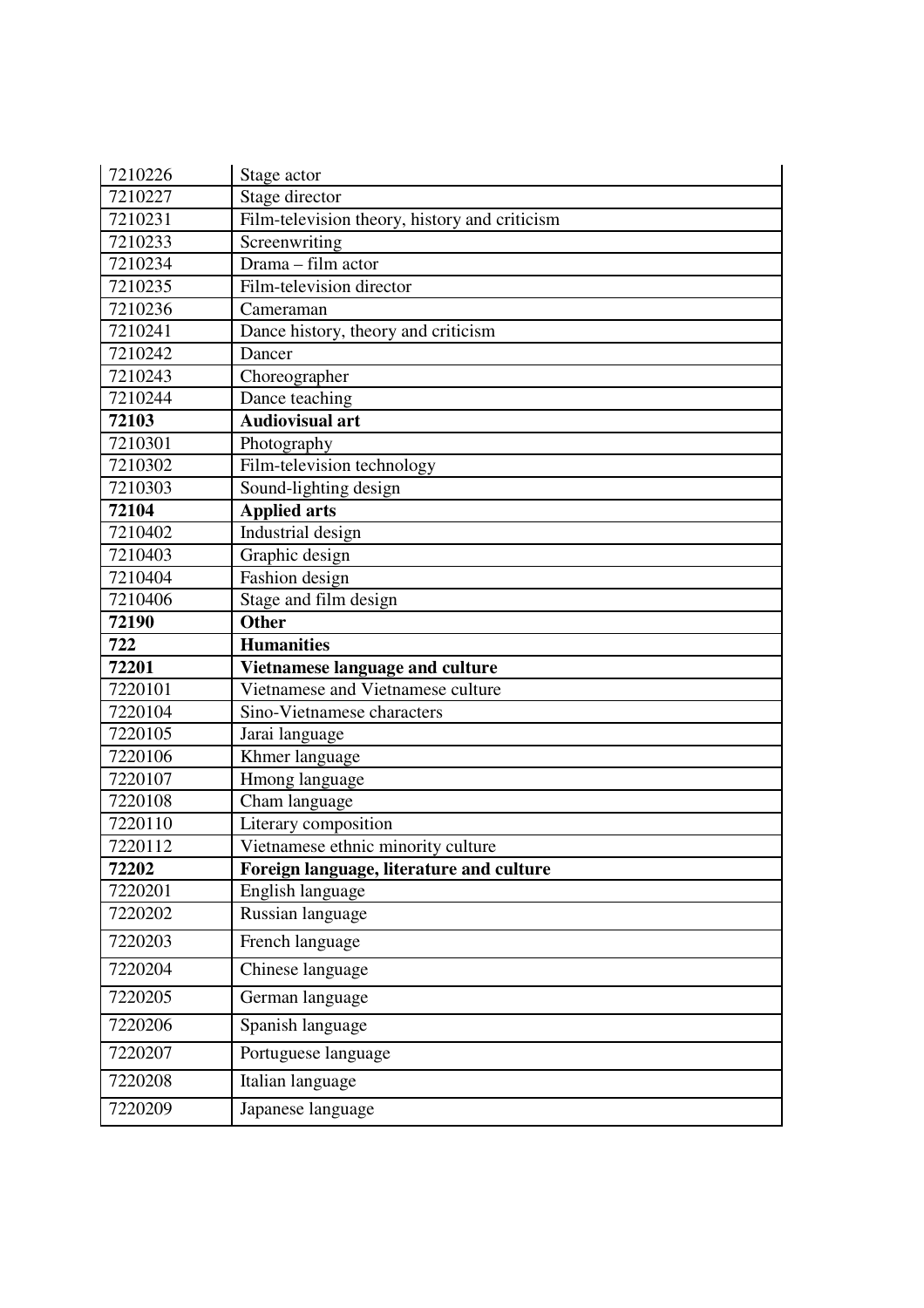| 7220210 | Korean language                               |
|---------|-----------------------------------------------|
| 7220211 | Arabic language                               |
| 72290   | <b>Other</b>                                  |
| 7229001 | Philosophy                                    |
| 729008  | Scientific socialism                          |
| 7229009 | Religious studies                             |
| 7229010 | History                                       |
| 7229020 | Linguistics                                   |
| 7229030 | Literature                                    |
| 7229040 | Cultural studies                              |
| 7229042 | Culture management                            |
| 7229045 | Family studies                                |
| 731     | Social and behavioral science                 |
| 73101   | Economics                                     |
| 7310101 | Economics                                     |
| 7310102 | Political economy                             |
| 7310104 | Investment economics                          |
| 7310105 | Development economics                         |
| 7310106 | International economics                       |
| 7310107 | Economy statistics                            |
| 7310108 | Mathematical economics                        |
| 73102   | Political science                             |
| 7310201 | Politics                                      |
| 7310202 | Communist party and state government building |
| 7310205 | Public administration                         |
| 7310206 | International relations                       |
| 73103   | Sociology and Humanity                        |
| 7310301 | Sociology                                     |
| 7310302 | Humanity                                      |
| 73104   | Psychology                                    |
| 7310401 | Psychology                                    |
| 7310403 | Educational psychology                        |
| 73105   | Geography                                     |
| 7310501 | Geography                                     |
| 73106   | Area studies                                  |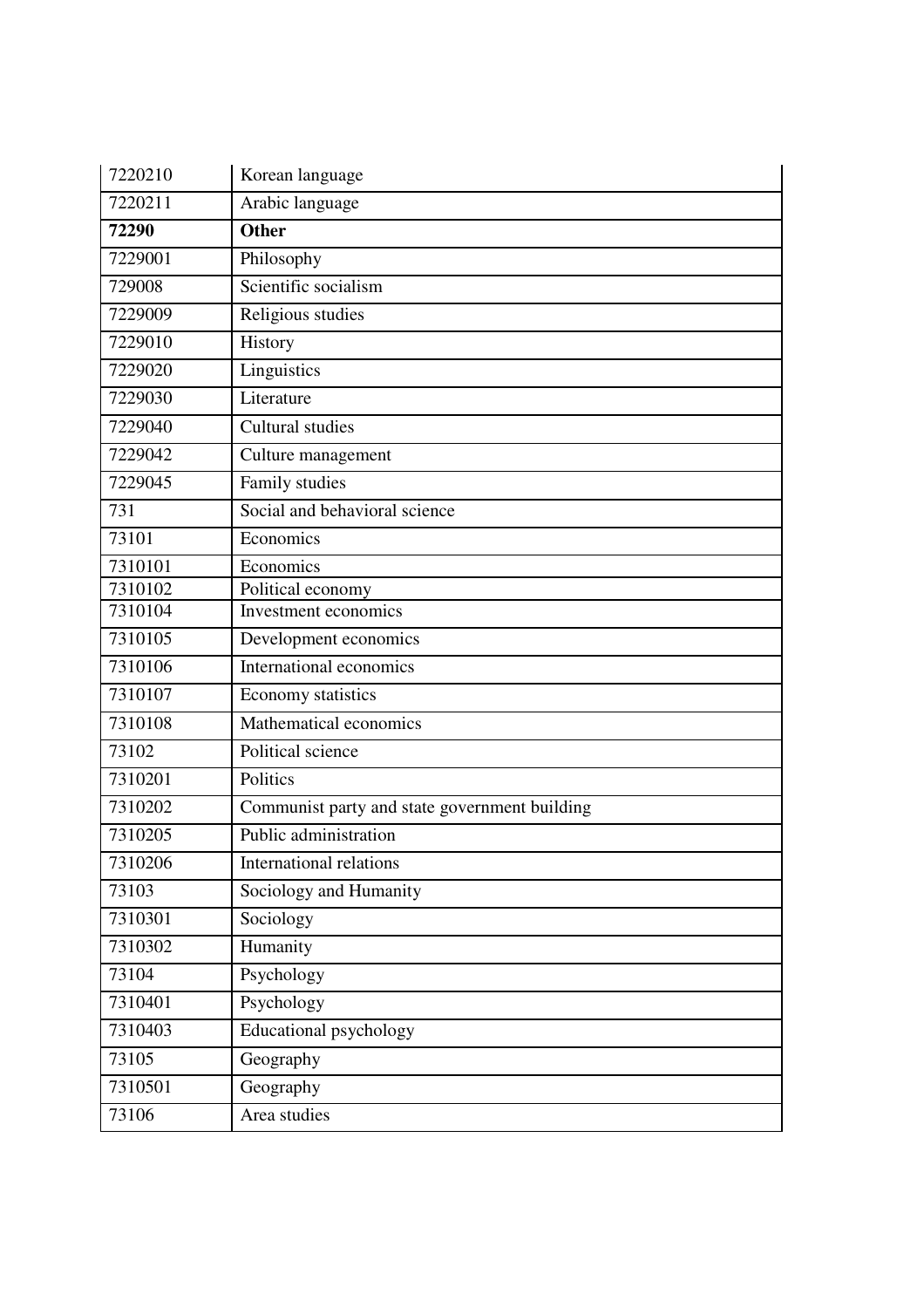| 7310601 | <b>International studies</b>       |
|---------|------------------------------------|
| 7310602 | Asian studies                      |
| 7310607 | Pacific studies                    |
| 7310608 | Oriental studies                   |
| 7310612 | Chinese studies                    |
| 7310613 | Japanese studies                   |
| 7310614 | Korean studies                     |
| 7310620 | Southeast Asian studies            |
| 7310630 | Vietnamese studies                 |
| 73190   | <b>Other</b>                       |
| 732     | Journalism and reporting           |
| 73201   | <b>Journalism and reporting</b>    |
| 7320101 | Journalism                         |
| 7320104 | Multimedia communications          |
| 7320105 | Mass communication                 |
| 7320106 | Communications technology          |
| 7320107 | International communications       |
| 7320108 | Public relations                   |
| 73202   | <b>Information - Library</b>       |
| 7320201 | Information - Library              |
| 7320205 | Information management             |
| 73203   | <b>Document - Archive - Museum</b> |
| 7320303 | Archival science                   |
| 7320305 | Museology                          |
| 73204   | <b>Publishing - Releasing</b>      |
| 7320401 | Releasing                          |
| 7320402 | <b>Publication business</b>        |
| 73290   | <b>Other</b>                       |
| 734     | <b>Business and administration</b> |
| 73401   | <b>Business</b>                    |
| 7340101 | <b>Business administration</b>     |
| 7340115 | Marketing                          |
| 7340116 | Real estate                        |
| 7340120 | <b>International business</b>      |
| 7340121 | Commercial business                |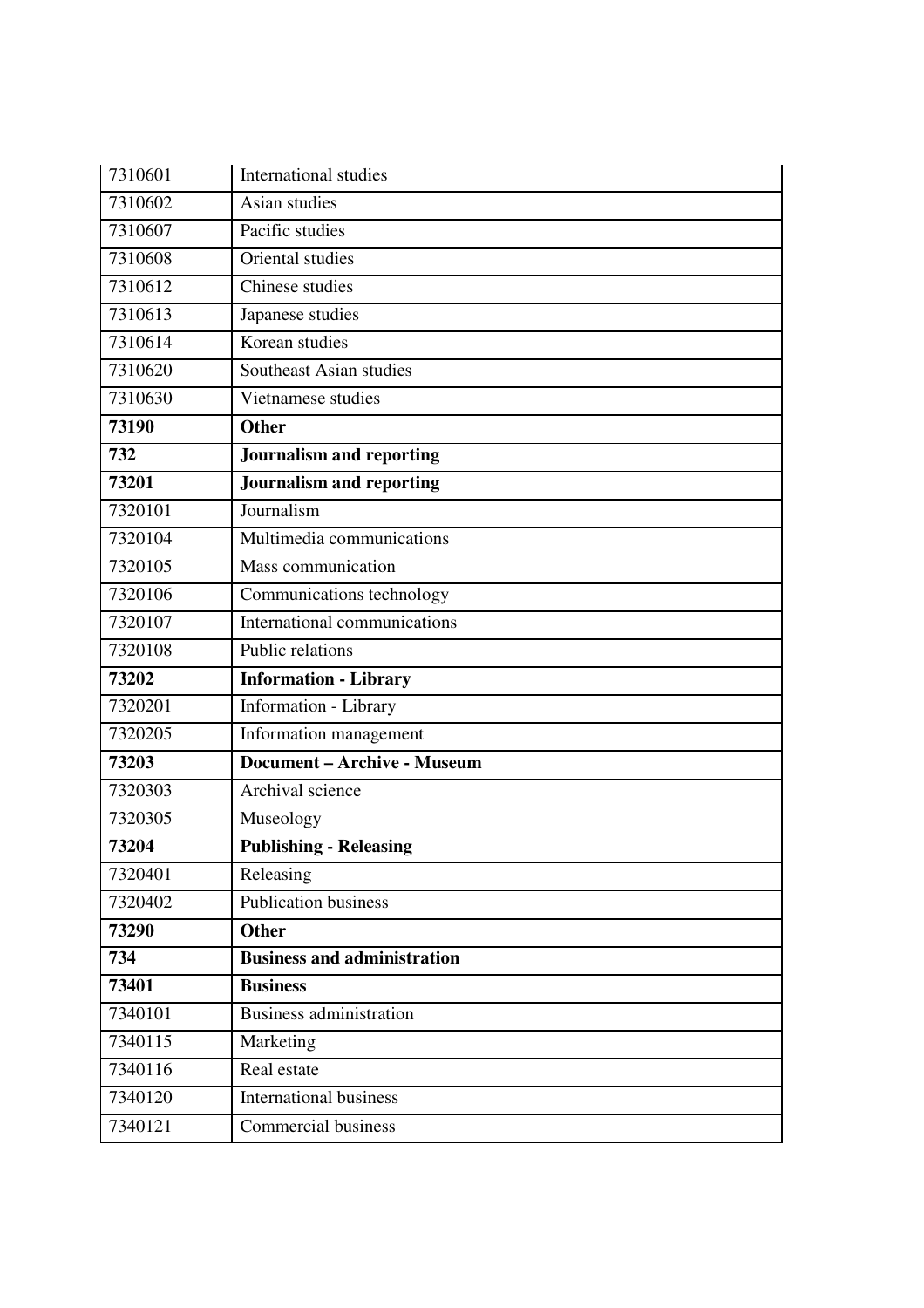| 7340122 | Electronic commerce                       |
|---------|-------------------------------------------|
| 7340123 | Fashion and garment business              |
| 73402   | <b>Finance - Banking - Insurance</b>      |
| 7340201 | Finance - Banking                         |
| 7340204 | Insurance                                 |
| 73403   | <b>Accounting - Auditing</b>              |
| 7340301 | Accounting                                |
| 7340302 | Auditing                                  |
| 73404   | <b>Administration - Management</b>        |
| 7340401 | Management science                        |
| 7340403 | Public management                         |
| 7340404 | Human resource administration             |
| 7340405 | Management information system             |
| 7340406 | Office administration                     |
| 7340408 | Labor relation                            |
| 7340409 | Project management                        |
| 73490   | Other                                     |
| 738     | Law                                       |
| 73801   | Law                                       |
| 7380101 | Law                                       |
| 7380102 | Constitutional law and administrative law |
| 7380103 | Civil law and civil procedure law         |
| 7380104 | Penal law and criminal procedure law      |
| 7380107 | Economics law                             |
| 7380108 | International law                         |
| 73890   | <b>Other</b>                              |
| 742     | <b>Life science</b>                       |
|         |                                           |
| 74201   | <b>Biology</b>                            |
| 7420101 | <b>Biology</b>                            |
| 74202   | <b>Applied biology</b>                    |
| 7420201 | Biotechnology                             |
| 7420202 | Bioengineering                            |
| 7420203 | Applied biology                           |
| 74290   | <b>Other</b>                              |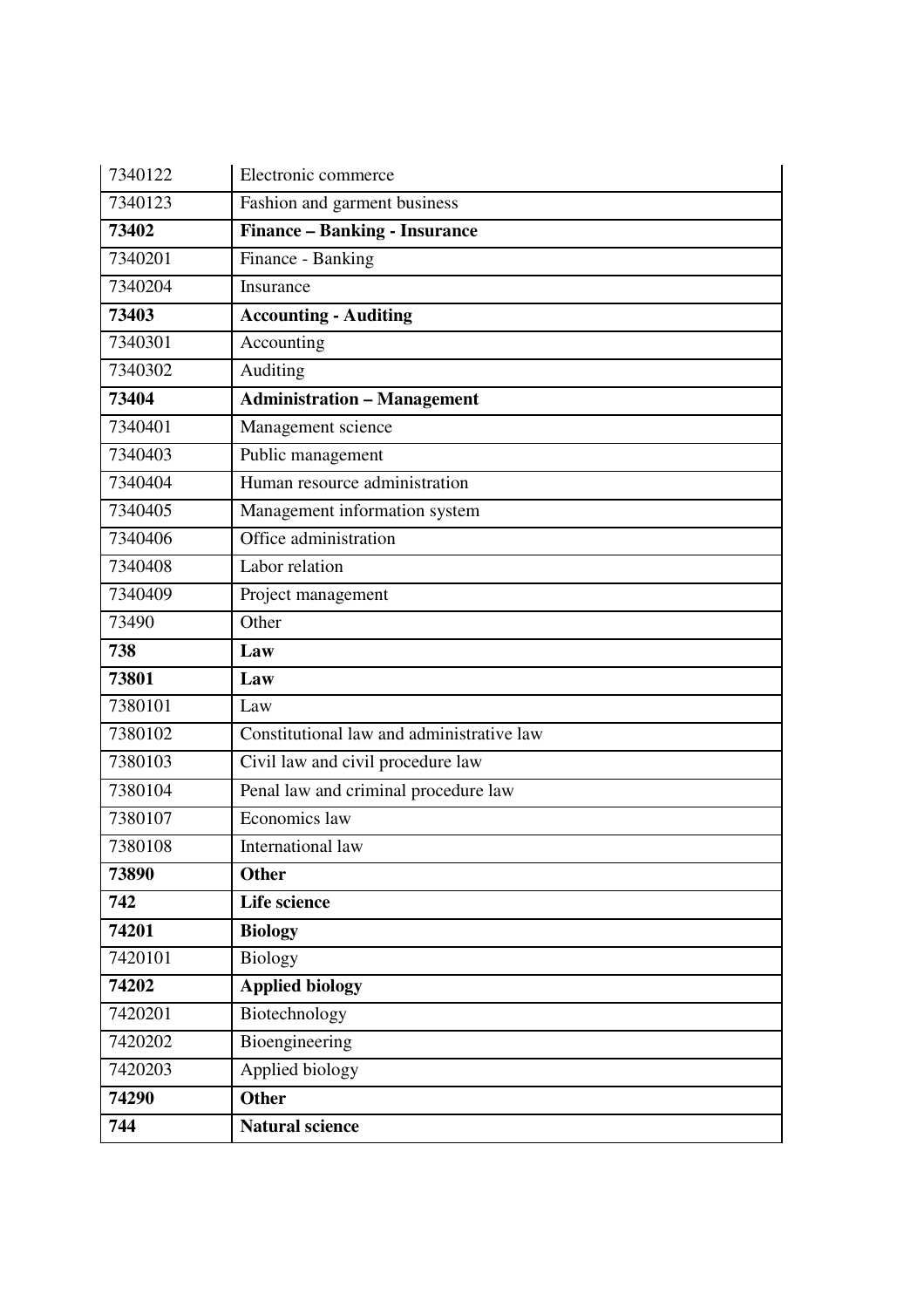| 74401   | <b>Physical science</b>                            |
|---------|----------------------------------------------------|
| 7440101 | Astronomy                                          |
| 7440102 | Physics                                            |
| 7440106 | Atomic and nuclear physics                         |
| 7440110 | Mechanics                                          |
| 7440112 | Chemistry                                          |
| 7440122 | Materials science                                  |
| 74402   | <b>Earth science</b>                               |
| 7440201 | Geology                                            |
| 7440212 | Cartographic studies                               |
| 7440217 | Natural geography                                  |
| 7440221 | Meteorology and climatology                        |
| 7440224 | Hydrography                                        |
| 7440228 | Oceanography                                       |
| 74403   | <b>Environmental science</b>                       |
| 7440301 | <b>Environmental science</b>                       |
| 74490   | <b>Other</b>                                       |
| 746     | <b>Mathematics and statistics</b>                  |
| 74601   | <b>Mathematics</b>                                 |
| 7460101 | <b>Mathematics</b>                                 |
| 7460107 | Computational science                              |
| 7460112 | Applied mathematics                                |
| 7460115 | Mathematical mechanic                              |
| 7460117 | Mathematics and Computer Science                   |
| 74602   | <b>Statistics</b>                                  |
| 7460201 | <b>Statistics</b>                                  |
| 74690   | Other                                              |
| 748     | <b>Computer science and information technology</b> |
| 74801   | Computer                                           |
| 7480101 | Computer science                                   |
| 7480102 | Networking and data communication                  |
| 7480103 | Software techniques                                |
| 7480104 | Information system                                 |
| 7480106 | Computer engineering                               |
| 7480108 | Computer engineering technology                    |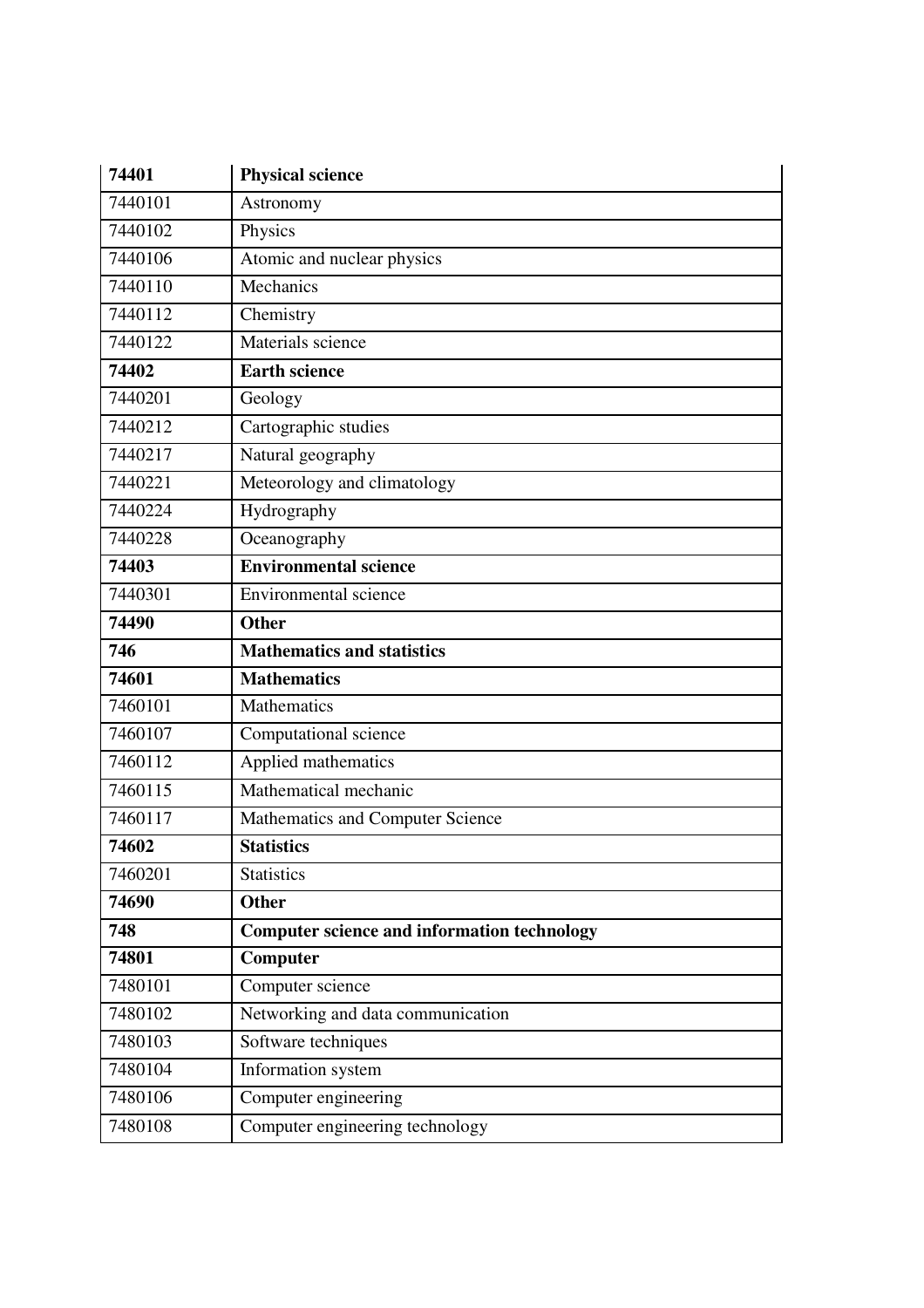| 74802   | <b>Information technology</b>                               |
|---------|-------------------------------------------------------------|
| 7480201 | Information technology                                      |
| 7480202 | Information security                                        |
| 74890   | <b>Other</b>                                                |
| 751     | <b>Engineering</b>                                          |
| 75101   | Architectural engineering and construction                  |
| 7510101 | Architectural engineering                                   |
| 7510102 | Construction work engineering                               |
| 7510103 | Construction engineering                                    |
| 7510104 | Traffic engineering                                         |
| 7510105 | Building material engineering                               |
| 75102   | <b>Mechanical engineering</b>                               |
| 7510201 | Mechanical engineering                                      |
| 7510202 | Machine making                                              |
| 7510203 | Mechanic-electronics                                        |
| 7510205 | Automobile engineering                                      |
| 7510206 | Thermal engineering                                         |
| 7510207 | Marine engineering                                          |
| 7510211 | Industrial maintenance                                      |
| 75103   | Electrical, electronic and communications engineering       |
| 7510301 | Electrical and electronic engineering                       |
| 7510302 | Electronic and communications engineering                   |
| 7510303 | Control and automation engineering                          |
| 75104   | Chemistry, materials, metallurgy and environment technology |
| 7510401 | Chemical engineering                                        |
| 7510402 | Materials technology                                        |
| 7510406 | Environmental engineering                                   |
| 7510407 | Nuclear engineering                                         |
| 75106   | <b>Industrial management</b>                                |
| 7510601 | Industrial management                                       |
| 7510604 | Industrial economy                                          |
| 7510605 | Logistics and Supply chain management                       |
| 75107   | Oil and gas technology and extraction                       |
| 7510701 | Oil and gas technology and extraction                       |
| 75108   | <b>Printing engineering</b>                                 |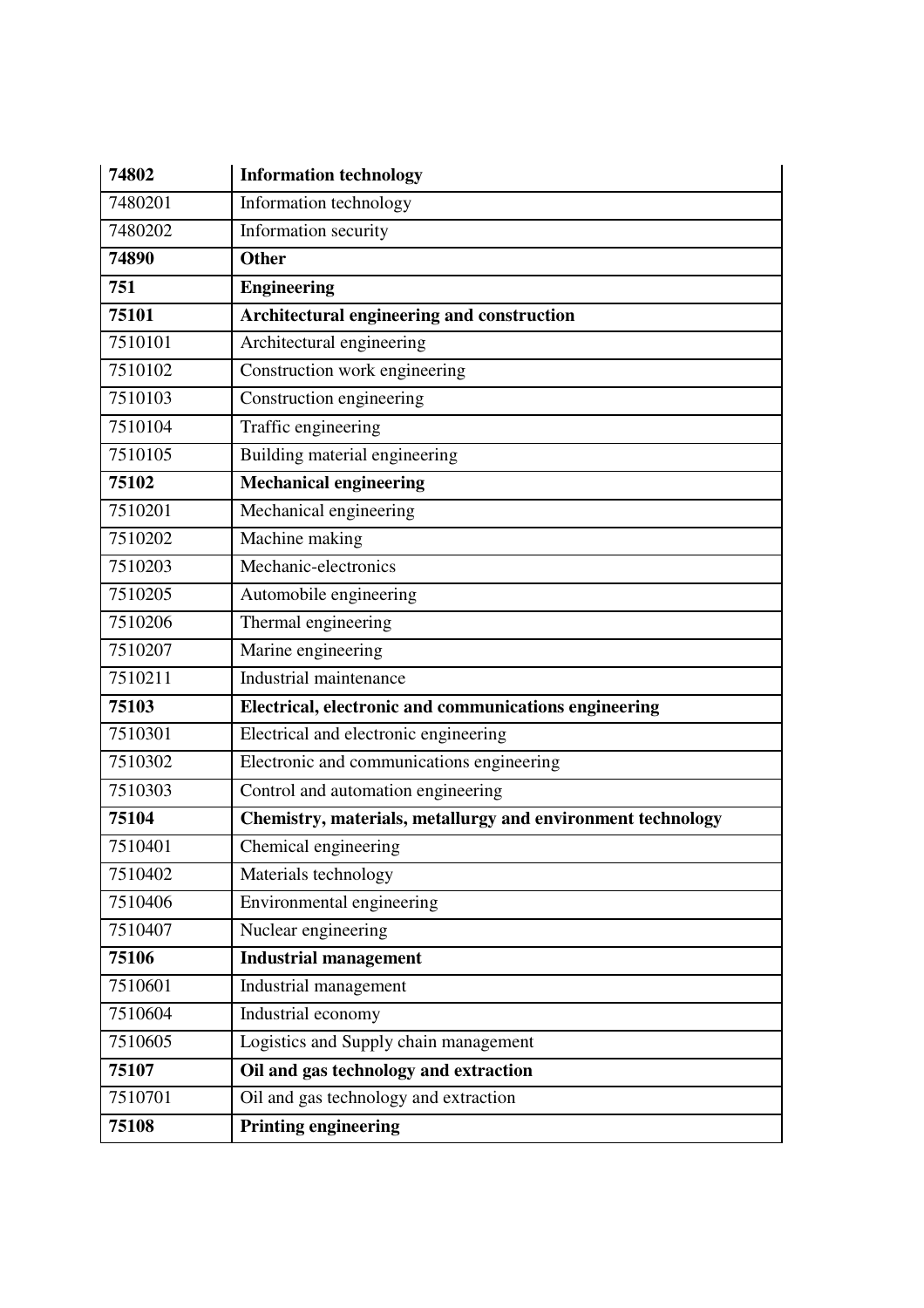| 7510801 | Printing engineering                                         |
|---------|--------------------------------------------------------------|
| 75190   | <b>Other</b>                                                 |
| 752     | <b>Engineering</b>                                           |
| 75201   | <b>Engineering mechanics and Mechanical engineering</b>      |
| 7520101 | Mechanical engineering                                       |
| 7520103 | Engineering mechanics                                        |
| 7520114 | Mechanic-electronics engineering                             |
| 7520115 | Thermal engineering                                          |
| 7520116 | Dynamics mechanical engineering                              |
| 7520117 | Industrial engineering                                       |
| 7520118 | Industrial system engineering                                |
| 7520120 | Aeronautical engineering                                     |
| 7520121 | Space engineering                                            |
| 7520122 | Marine engineering                                           |
| 7520130 | Automobile engineering                                       |
| 7520137 | Printing engineering                                         |
| 75202   | Electrical, electronic and communications engineering        |
| 7520201 | <b>Electrical engineering</b>                                |
| 7520204 | Radar and navigation engineering                             |
| 7520205 | Sonar engineering                                            |
| 7520206 | Oceanographic engineering                                    |
| 7520207 | Electronic and communications engineering                    |
| 7520212 | Biomedical engineering                                       |
| 7520216 | Control and automation engineering                           |
| 75203   | Chemistry, materials, metallurgy and environment engineering |
| 7520301 | Chemical engineering                                         |
| 7520309 | Materials engineering                                        |
| 7520310 | Metal materials engineering                                  |
| 7520312 | Textile technique                                            |
| 7520320 | Environmental engineering                                    |
| 75204   | <b>Engineering physics</b>                                   |
| 7520401 | Engineering physics                                          |
| 7520402 | Nuclear engineering                                          |
| 75205   | Geotechnical, geophysics and geodesic engineering            |
| 7520501 | Geotechnical engineering                                     |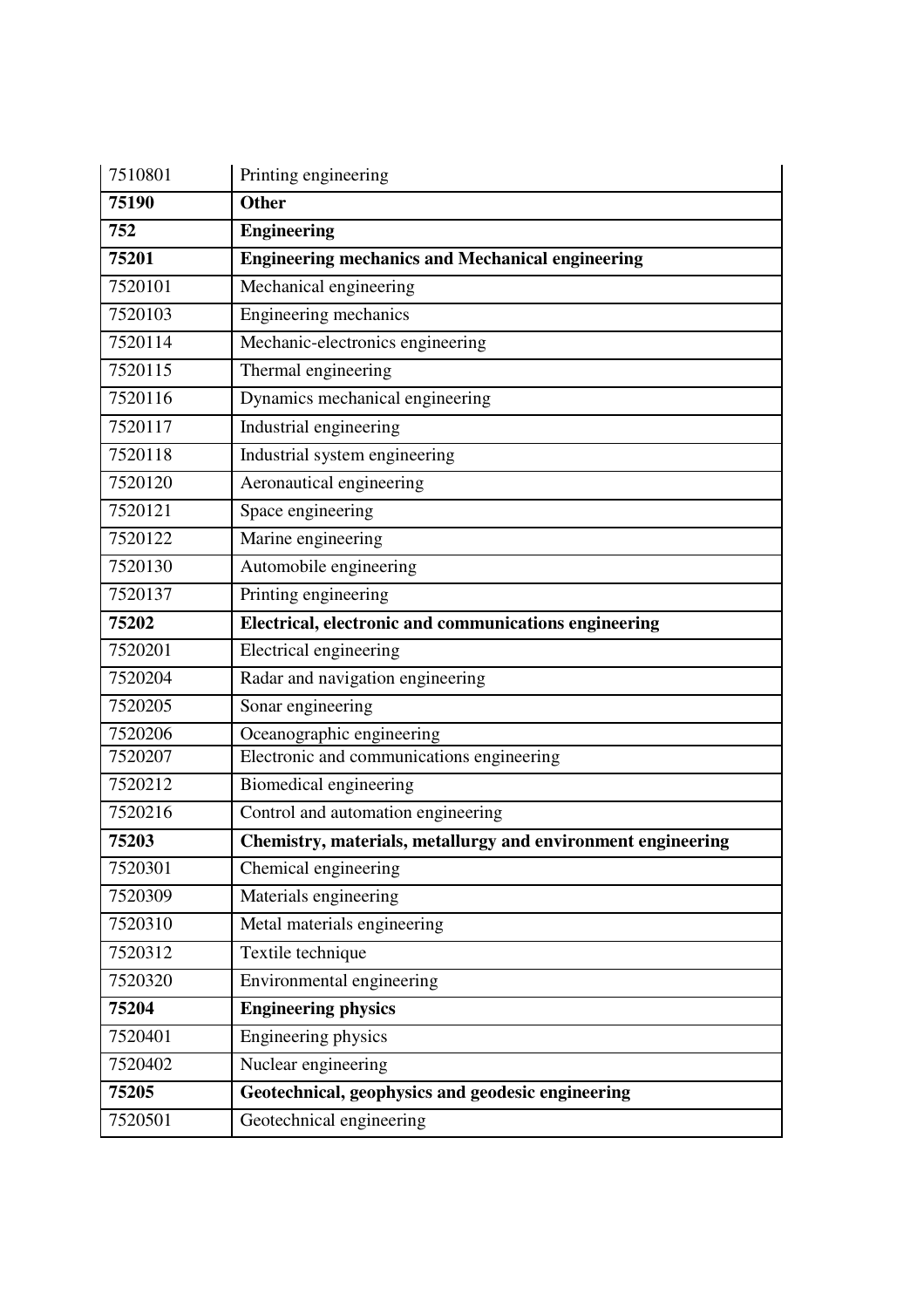| 7520502 | Geophysics engineering                                                       |
|---------|------------------------------------------------------------------------------|
| 7520503 | Geodesic engineering                                                         |
| 75206   | <b>Mining engineering</b>                                                    |
| 7520601 | Mining engineering                                                           |
| 7520602 | Exploration and survey engineering                                           |
| 7520604 | Petroleum engineering                                                        |
| 7520607 | Screening engineering                                                        |
| 75290   | <b>Other</b>                                                                 |
| 754     | <b>Manufacturing and processing</b>                                          |
| 75401   | Cereal, food and drink processing                                            |
| 7540101 | Food technology                                                              |
| 7540102 | Food engineering                                                             |
| 7540104 | Postharvest technology                                                       |
| 7540105 | Fishery processing technology                                                |
| 7540106 | Food quality assurance and safety                                            |
| 75402   | Manufacturing and processing of textile and garment, footwear and<br>leather |
| 7540202 | Textile technology                                                           |
| 7540203 | Textile and garment material technology                                      |
| 7540204 | Textile and garment technology                                               |
| 7540206 | Leather and footwear technology                                              |
| 75490   | <b>Other</b>                                                                 |
| 7549001 | Forest product processing technology                                         |
| 758     | <b>Architecture and construction</b>                                         |
| 75801   | <b>Architecture and planning</b>                                             |
| 7580101 | Architecture                                                                 |
| 7580102 | Landscape architecture                                                       |
| 7580103 | Interior architecture                                                        |
| 7580104 | Urban architecture                                                           |
| 7580105 | Urban planning                                                               |
| 7580106 | Urban management and construction                                            |
| 7580108 | Interior design                                                              |
| 7580111 | Preservation of architectural - urban heritage                               |
| 7580112 | Urban studies                                                                |
| 75802   | Construction                                                                 |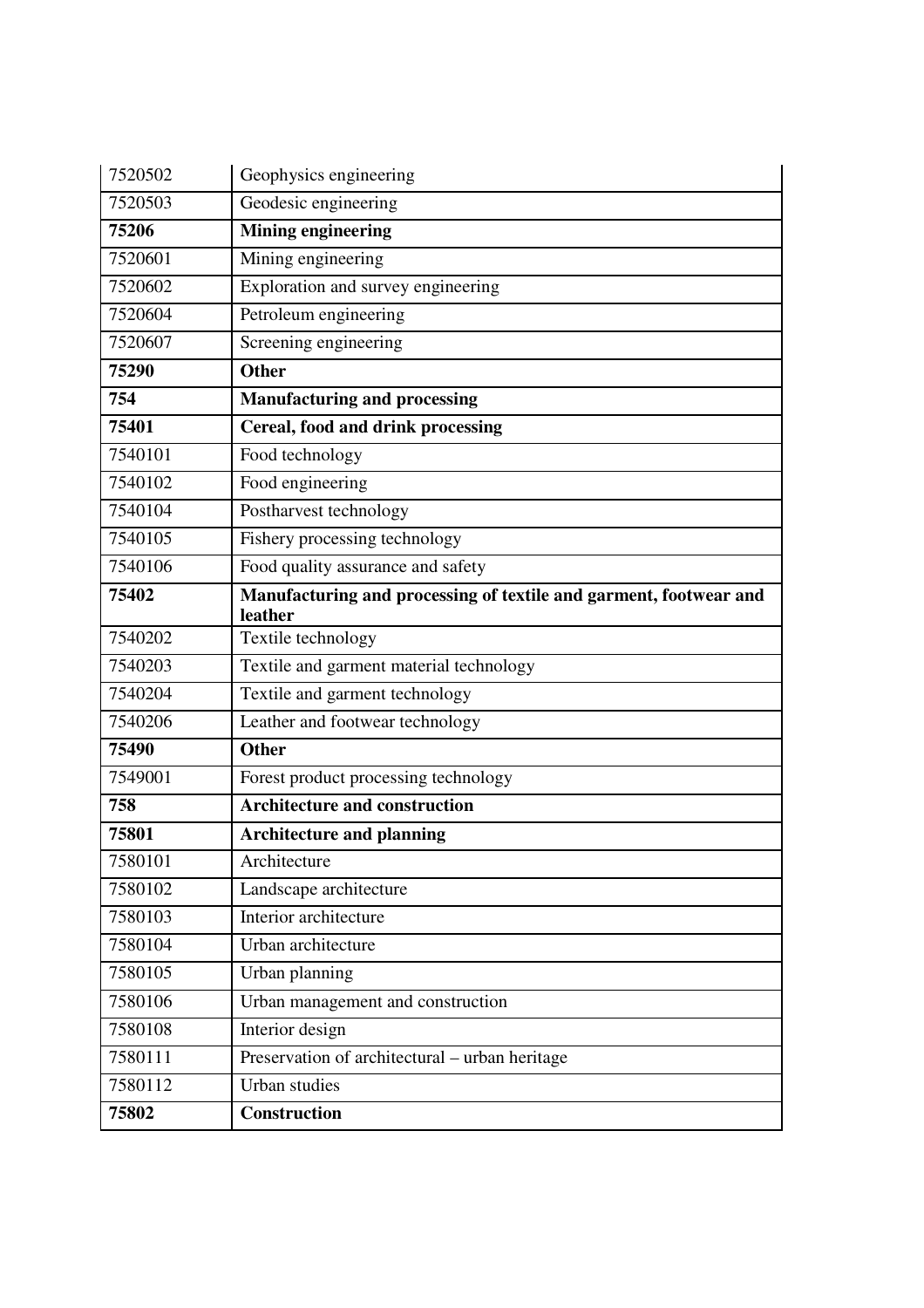| 7580201 | Construction engineering                 |
|---------|------------------------------------------|
| 7580202 | Waterworks engineering                   |
| 7580203 | Marine work engineering                  |
| 7580205 | Traffic work engineering                 |
| 7580210 | Infrastructure engineering               |
| 7580211 | Geotechnical construction                |
| 7580212 | Water resources engineering              |
| 7580213 | Water supply and drainage engineering    |
| 75803   | <b>Construction management</b>           |
| 7580301 | Construction economy                     |
| 7580302 | Construction management                  |
| 75890   | <b>Other</b>                             |
| 762     | <b>Agriculture, forestry and fishery</b> |
| 76201   | <b>Agriculture</b>                       |
| 7620101 | Agriculture                              |
| 7620102 | Agricultural extension                   |
| 7620103 | Soil science                             |
| 7620105 | Animal husbandry                         |
| 7620109 | Agronomy                                 |
| 7620110 | Crop science                             |
| 7620112 | Plant protection                         |
| 7620113 | Horticulture and landscape technology    |
| 7620114 | <b>Agricultural business</b>             |
| 7620115 | Agricultural economics                   |
| 7620116 | Rural development                        |
| 76202   | Forestry                                 |
| 7620201 | Forestry studies                         |
| 7620202 | <b>Urban</b> forestry                    |
| 7620205 | Silviculture                             |
| 7620211 | Forest resources management              |
| 76203   | <b>Fishery</b>                           |
| 7620301 | Aquaculture                              |
| 7620302 | Fisheries pathology                      |
|         |                                          |
| 7620303 | Fishery science                          |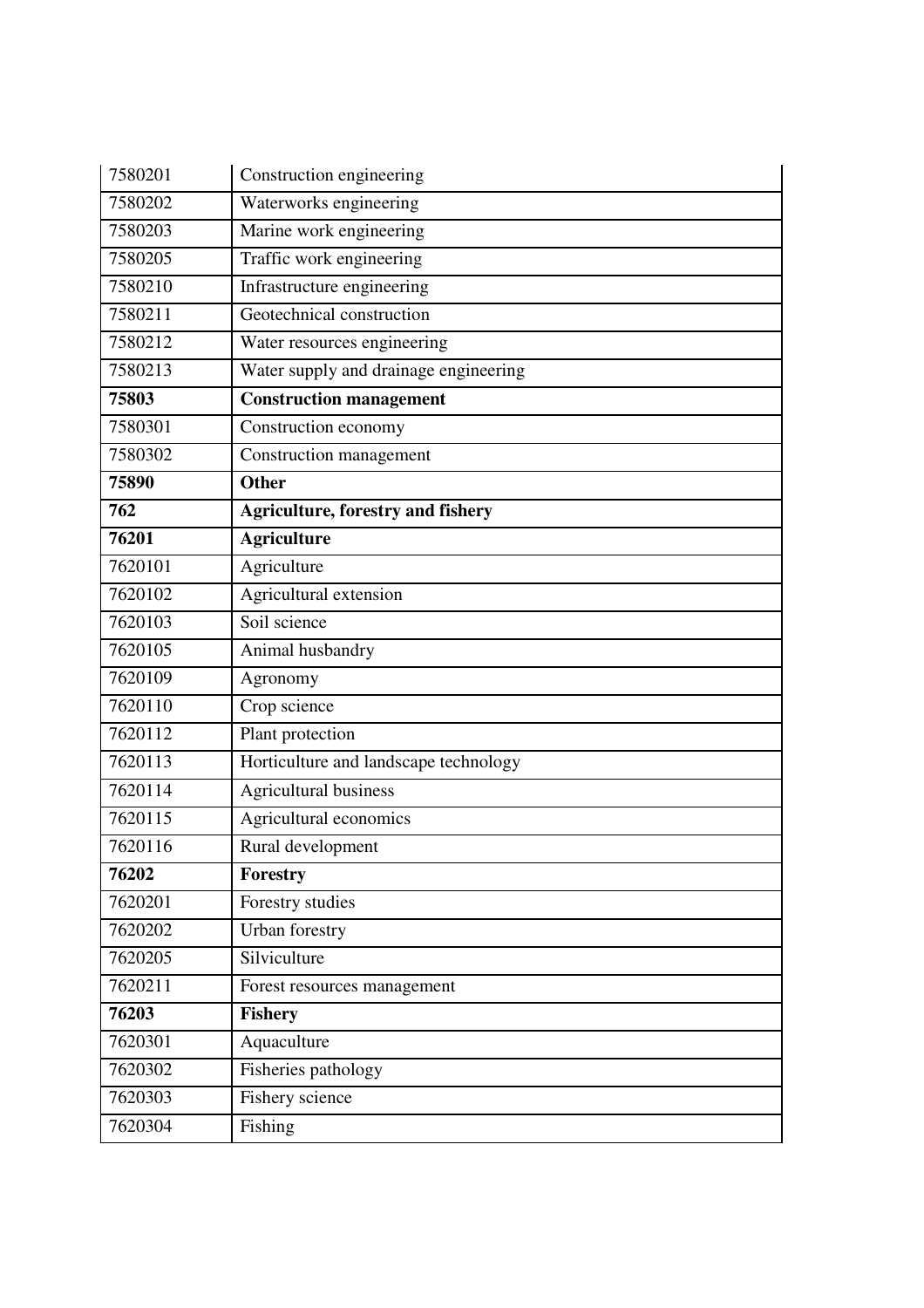| 7620305 | Fishery management                        |
|---------|-------------------------------------------|
| 76290   | <b>Other</b>                              |
| 764     | <b>Veterinary</b>                         |
| 76401   | <b>Veterinary</b>                         |
| 7640101 | Veterinary                                |
| 76490   | Other                                     |
| 772     | <b>Health</b>                             |
| 77201   | <b>Medicine</b>                           |
| 7720101 | Medicine                                  |
| 7720110 | Preventive medicine                       |
| 7720115 | <b>Traditional medicine</b>               |
| 77202   | <b>Pharmacy</b>                           |
| 7720201 | Pharmacy                                  |
| 7720203 | Medicinal chemistry                       |
| 77203   | <b>Nursing and midwifery</b>              |
| 7720301 | Nursing                                   |
| 7720302 | Midwifery                                 |
| 77204   | <b>Nutrition</b>                          |
| 7720401 | Nutrition                                 |
| 77205   | <b>Orthodontics (Dentistry)</b>           |
| 7720501 | Orthodontics                              |
| 7720502 | Dental prosthesis                         |
| 77206   | <b>Medical engineering</b>                |
| 7720601 | Medical examination engineering           |
| 7720602 | Medical imaging techniques                |
| 7720603 | Rehabilitation techniques                 |
| 77207   | <b>Public health</b>                      |
| 7720701 | Public health                             |
| 77208   | <b>Health management</b>                  |
| 7720801 | Health organization and management        |
| 7720802 | Hospital management                       |
| 77290   | <b>Other</b>                              |
| 7729001 | Biomedical Engineering in Sports Medicine |
| 776     | <b>Social services</b>                    |
| 77601   | Social work                               |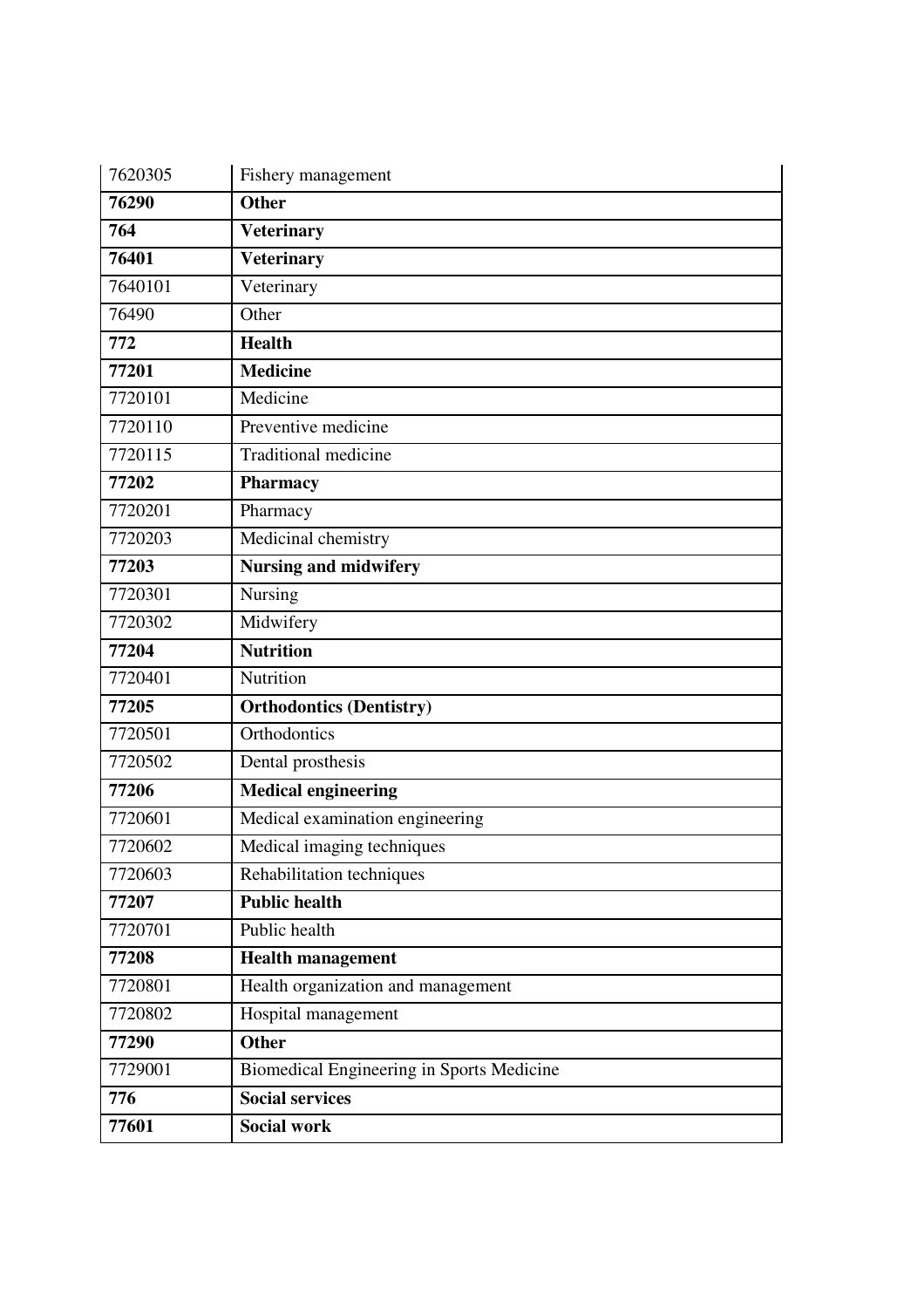| 7760101 | Social work                                              |
|---------|----------------------------------------------------------|
| 7760102 | Youth work                                               |
| 8760103 | Education for people with disabilities                   |
| 77690   | <b>Other</b>                                             |
| 781     | Tourism, hotel, sports and personal services             |
| 78101   | <b>Tourism</b>                                           |
| 7810101 | Tourism                                                  |
| 7810103 | Tourism and travel administration                        |
| 78102   | <b>Hotels and restaurants</b>                            |
| 7810201 | Restaurant administration                                |
| 7810202 | Restaurant administration and food and beverage services |
| 78103   | <b>Sports</b>                                            |
| 7810301 | Sports management                                        |
| 78105   | <b>Home economics</b>                                    |
| 7810501 | Home economics                                           |
| 78190   | <b>Other</b>                                             |
| 784     | <b>Transport services</b>                                |
| 78401   | <b>Transport operation</b>                               |
| 7840101 | Transport operation                                      |
| 7840102 | Flight operation management                              |
| 7840104 | Transport economics                                      |
| 7840106 | Marine science                                           |
| 78490   | <b>Other</b>                                             |
| 785     | <b>Environment and environment protection</b>            |
| 78501   | <b>Resources and environment management</b>              |
| 7850101 | Resources and environment management                     |
|         |                                                          |
| 7850102 | Natural resources economics                              |
| 7850103 | Land management                                          |
| 78502   | Occupational safety and industrial hygiene               |
| 7850201 | Personal protective equipment                            |
| 78590   | <b>Other</b>                                             |
| 786     | <b>Security and national defense</b>                     |
| 78601   | <b>Security and social order</b>                         |
| 7860101 | Security reconnaissance                                  |